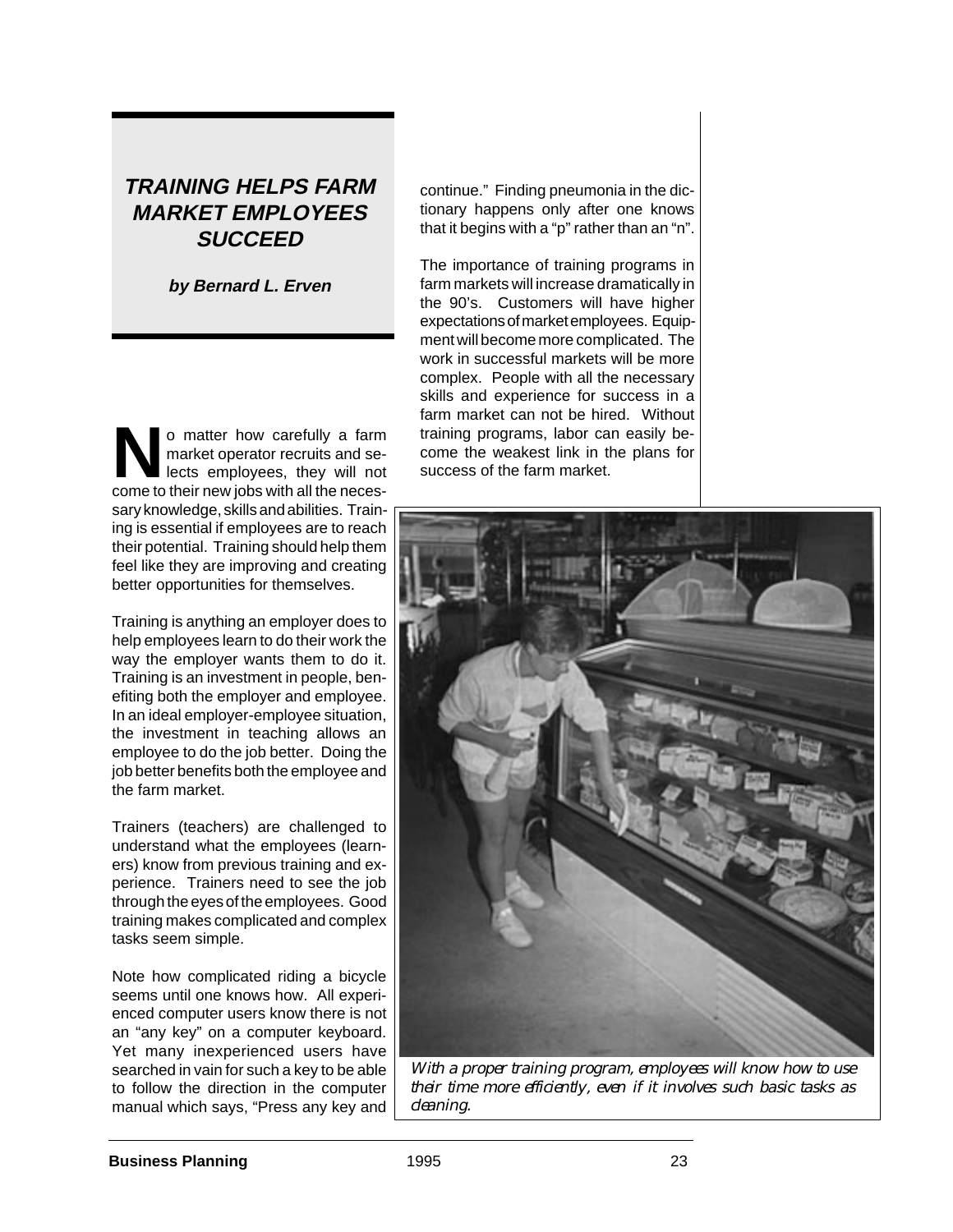

*Showing the employee the proper steps of each task and explaining the importance of doing the task can help the employee perform the job better.*

## **Content of Training**

Training of farm market workers involves four kinds of learning: knowing, doing, combinations of what is known or can be done, and combinations of knowing and doing. Learning implies:

- 1. Knowing something intellectually or conceptually one never knew before. Two examples of this kind of learning are: (a) Apples bruised during harvest will be unmarketable coming out of storage. (b) Some apples are better suited for baking than eating raw.
- 2. Being able to do something one couldn't do before. Two examples are: (a) Operate a cash register. (b) Change the oil in a truck.
- 3. Combining two knowns into a new understanding of a skill, piece of knowledge, concept, or behavior. Examples are: (a) Knowledge about apple varieties

and knowledge of how cider is made being combined to select apples for cider versus apples for fresh market. (b) Knowledge of which chemicals can damage eyes and knowledge of what can happen to liquid under pressure combined to always wear protective goggles.

4. Being able to use or apply a new combination of skills, knowledge, concepts, or behaviors. Examples are: (a) Combining the skill of being able to back a trailer with a tractor and the knowledge of the gears in a new semi-tractor to be able to back a semitrailer up to a loading dock. (b) Combining mechanical skill, attention to detail, knowing what to listen for, and superior hearing to recognize when a belt needs tightening.

> All four kinds of learning should be part of a training program as appropriate. Training must be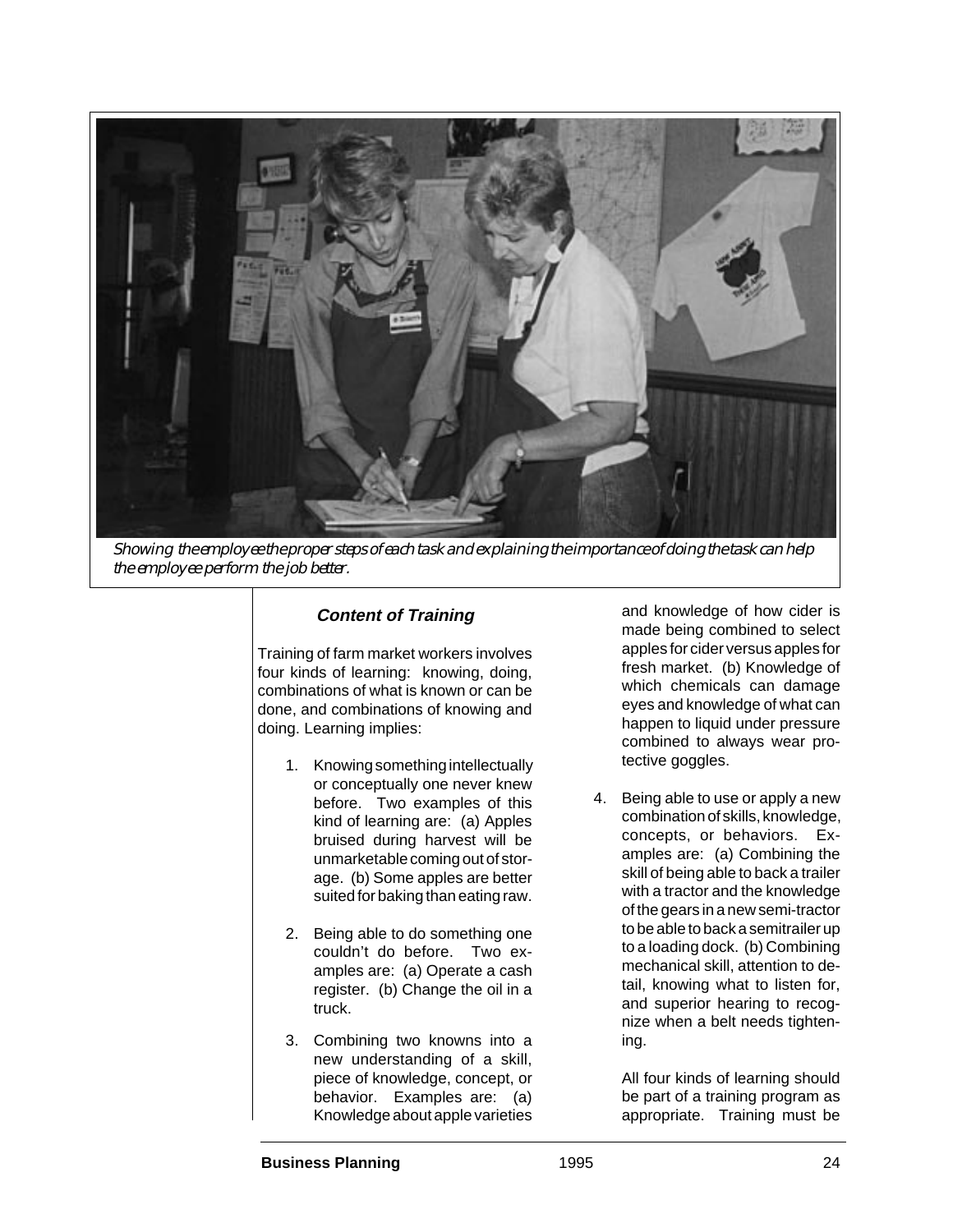more than teaching employees how to do things. Helping them understand the importance of the job, the principles behind the job, and how they can use what they already know are important.

Each farm market should have a plan for training. The plan should include creation of a positive environment for learning. Reinforcing the following assumptions in each trainer and employee helps create an ideal learning situation:

- All employees can learn.
- Learning should be made an active process.
- Learners need and want guidance and direction.
- Learning should be sequential.
- Learners need time to practice.
- Learning should be varied to avoid boredom.
- Learners gain satisfaction from their learning.
- Correct learner behavior should be reinforced.
- Learning does not occur at a steady rate.

### **Training Objectives**

An employee training program should have three distinct phases: (a) orientation, (b) learning to do the first job, and (c) preparation for future tasks and responsibilities. Orientation is limited to answering immediate questions and providing essential information for a new employee to get off to a good start. Some of the orientation will have been done during the application and interviewing process. Written job descriptions, an employee handbook, a written employer-employee agreement, and openness to questions also are important to orientation.

Sensitivity to immediate information needs and postponing the nonessential information to the second phase of training are the keys to successful orientation. Where to park the car, what to wear to work, location of the bathroom, names of co-workers and to whom to go with questions are essential to orientation. The details of a retirement program and procedures for arranging which week to take vacation are not.

Training the employee to handle the first tasks logically follows the orientation. Preparation for future tasks and responsibilities is a continuous process based on the employee's skills and aspirations, and changes in the farm market.

The relative amount of time devoted to orientation, training for the first job and preparation for future responsibilities varies with the type of employee. Temporary workers may receive only orientation and training focused on the seasonal job, e.g., harvesting and loading apples. Long-term key employees may continue to receive training for both immediate and future tasks and responsibilities for as long as the employment lasts.

Job instruction can be divided into getting ready to train and training. Trainers in farm markets are often so experienced in what they are teaching that taking time to prepare for training seems like a waste of time. "I don't have time to prepare" or "I know this job so well I don't need to think about how to teach it" may be foolish attitudes. Muddled and confused instruction increases the time spent on training and causes frustration for both trainer and employee.

Two important questions guide preparation for training. What is the objective of the training? Define specifically what the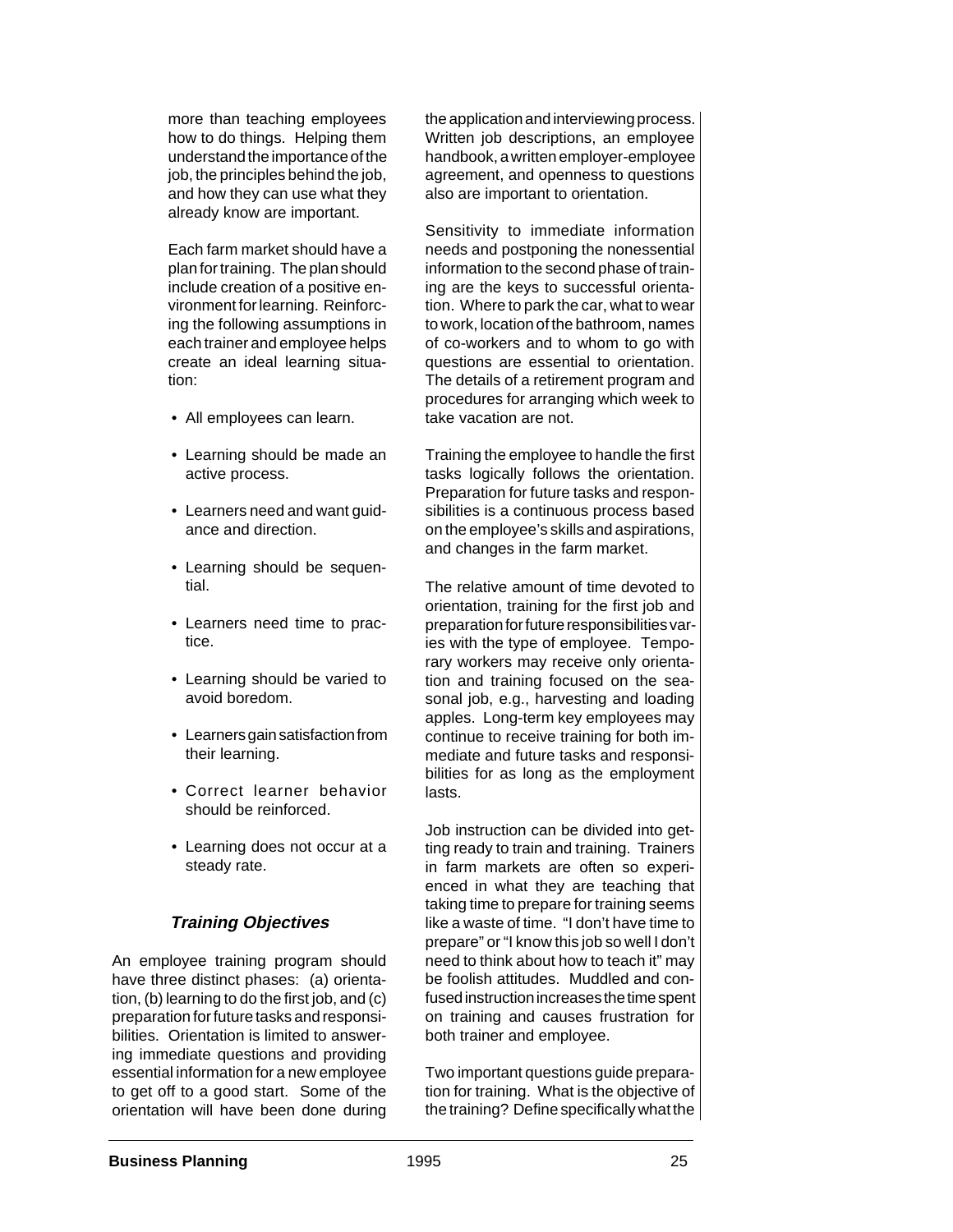learners are to know or be able to do at the conclusion of the training. An acceptable level of performance and timetable for the training should be established.

What are the principal steps in the task and in what sequence should they be done? Analyzing each task can be helpful. Develop tips on how the job can be made easier, done more quickly or done with less frustration for the employee.

Having answered these two questions, the trainer is ready to prepare equipment, materials, learning aids and the work place for the actual training. Looking for equipment or supplies during training leaves the learner suspicious that the teacher is careless or incompetent or both.

The actual instruction can be aided by a five step teaching method:

1. **Prepare** the learner. Learners are prepared when they are at ease, understand why they need to learn the task, are interested in learning, have the confidence

that they can learn and the trainer can teach. The most important part of learner preparation is creating a need to know or desire to learn on the part of the trainee. It helps to show enthusiasm for the task, relate the task to what the learner already knows, help the learner envision being an expert in the task, have the learner explain how the task will relate to success at the farm market, add fun and prestige to the task when possible, and associate the task with respected co-workers.

- 2. **Tell** the learner about each step or part of the task.
- 3. **Show** the learner how to do each step or part of the task. In demonstrating the task, explain each step

emphasizing the key points and more difficult steps. Remember the little and seemingly simple parts of the task. Get the learner involved by asking questions about what is being shown.

- 4. Have the learner **DO** each step of the task while being observed by the trainer and then without the trainer observing. Ask the learner to explain each step as it is performed. If steps or parts of the task are omitted, reexplain the steps and have the learner repeat them.
- 5. **Review** each step or part of the task with the learner, offering encouragement, constructive criticism and additional pointers on how to do the job. Be frank in the appraisal. Encourage

the learner toward selfappraisal.

Improved training for both new and experienced employees offers farm market managers a way to increase employee success. Training programs rarely change quickly and easily. Deciding what can

be accomplished through better training is a good starting point. Create a good environment for learning. Prepare before jumping into changes in training. Learn and use a five step method, Prepare-Tell-Show-Do-Review, to steer both trainers and employees toward greater success.

**Bernard L. Erven** is an extension specialist in farm labor management and professor of agricultural economics at Ohio State University. Erven received his B.S. and M.S. degrees from Ohio State and his Ph.D. from the University of Wisconsin-Madison. He teaches a new course in human resource management in small businesses. He also teaches courses in farm management and principles of agribusiness management. He is doing research on farm labor productivity, and employee compensation and benefits.

*"Training must be more than teaching employees how to do things."*

—Bernard L. Erven Dept. of Ag Economics Ohio State University